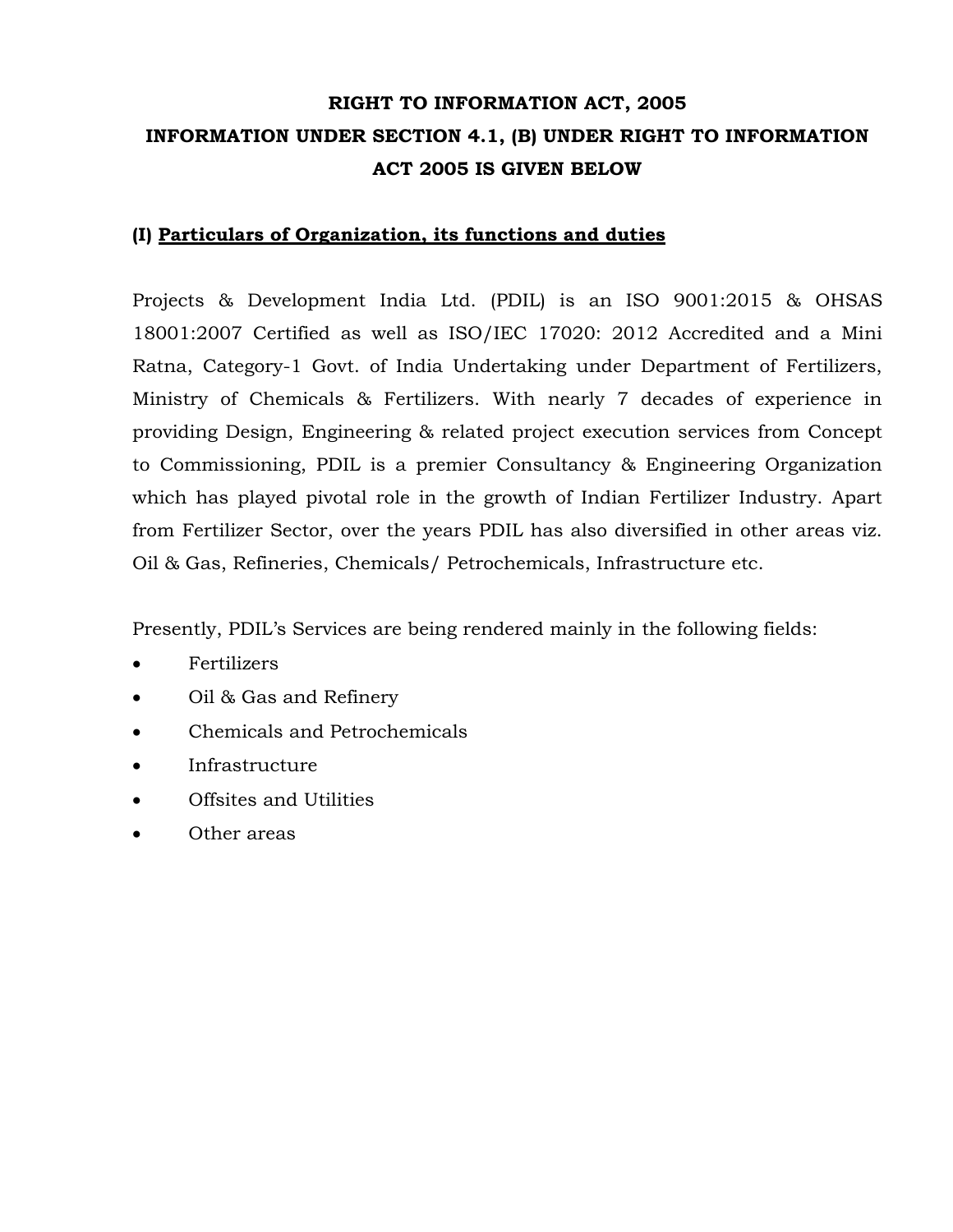# **Services Offered**

### **Pre-Project Services**

Market Demand Study Reports, Techno-Economic Feasibility Studies, Detailed Feasibility Reports, Site Selection, Risk Analysis, EIA Studies etc.

# **Project Services**

- **EPCM (Engineering, Procurement Assistance & Construction Management)** including Inspection & Expediting, Commissioning and Performance Guarantee Test Run
- **PMC (Project Management Consultancy)**

# **Other Specialized Services**

Revamp/ Retrofit/ De-bottlenecking Studies, Health Study, End-to-End Survey, Environmental Engineering, Energy Audit/ Safety Audit, Process Simulation & Optimization, HAZOP Study, Due Diligence Studies, etc.

 **Third Party Inspection and Non Destructive Testing (NDT) Services** including Project & Third Party Inspection (Shop & Field Inspection) and NDT Services for plants in various industrial sectors.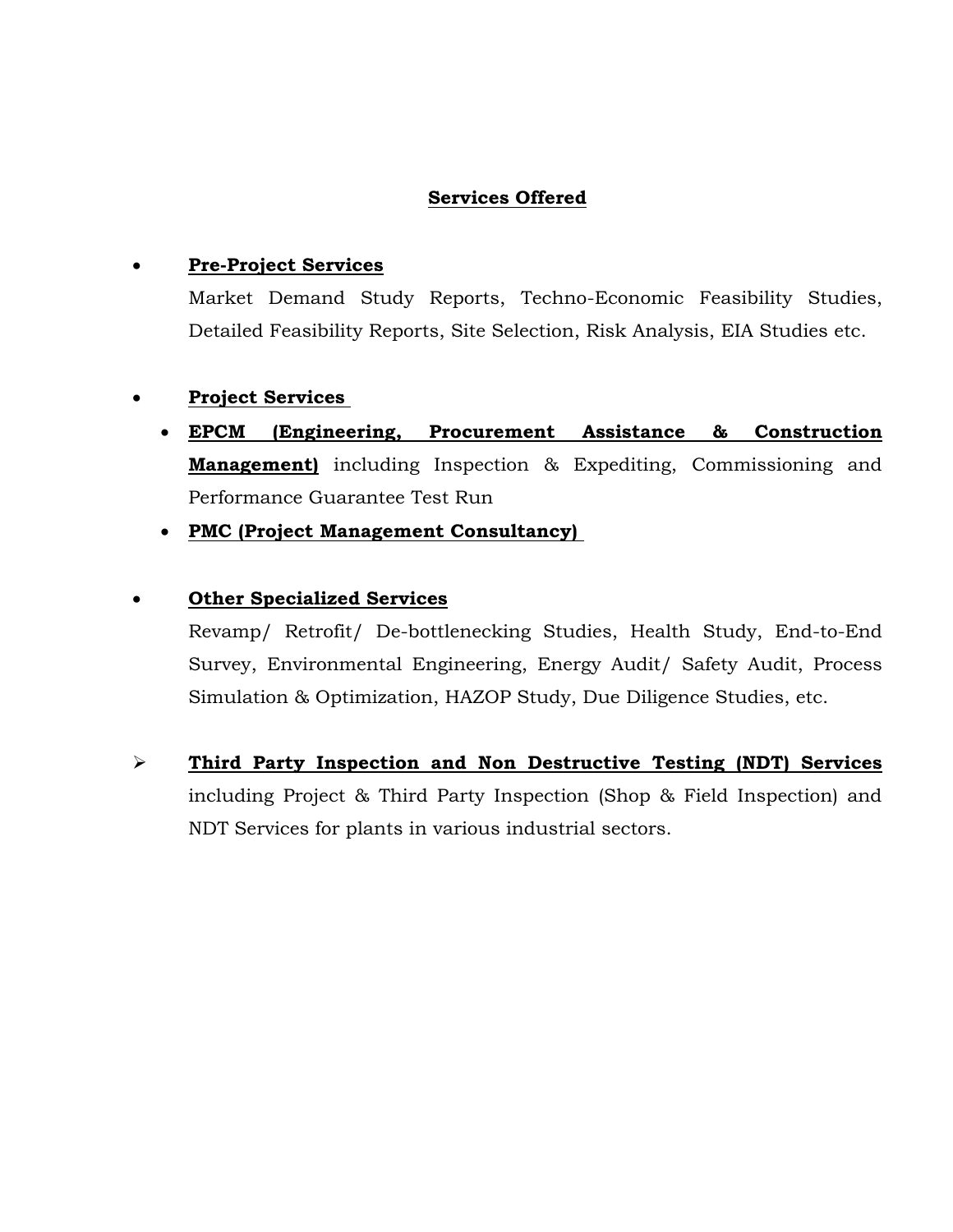# **Projects (Executed/Under Execution)**

### **Fertilizer Sector**

PDIL has been the engineering consultant for almost all the Ammonia-Urea Projects in India in the last seven decades. Our esteemed clients include almost all the major Nitrogenous Fertilizer Manufacturers in India in Public, Co-operative and Private Sectors. Apart from the Projects in India, PDIL has effectively shown its presence overseas as well. PDIL has, to its credentials, 91 Ammonia Projects and 83 Urea Projects within India & abroad.

Important Foreign Projects handled / being handled by PDIL includes:

- EPCM Services for 175,000 MTPA Single Super Phosphate Plant at Kokand, Fergana Valley, Uzbekistan for JV Indorama Kokand Fertilizers LLC. *(Under Execution)*
- Feasibility Study for Ammonia/TAN/CAN Project at Algeria for Asmidal Group (Completed up to ±40% Feasibility Study Stage)
- Detailed Engineering Services for 2200 MTPD Ammonia Plant in Karratha, Australia' for M/s Burrup Fertilizers Pty. Ltd. - The then (year 2006) world's largest single stream gas based Ammonia Plant *(successfully completed)*
- PMC Services for Algeria-Oman Fertilizer Project comprising of 2x2100 MTPD Ammonia and 2x3675 MTPD Urea for M/s El Sharika El Djazairia El Omania Lil Asmida SpA – World's largest fertilizer complex delivered in single phase *(successfully completed)*
- EPCM services for Offsite & Utilities for Ammonia-Urea Project at Nigeria for M/s Indorama Eleme Petrochemicals Limited *(successfully completed)*

On domestic front, PDIL is rendering Engineering and / or PMC Services for the following major assignments:

 Consultancy Services including PMC for gas based 2200 MTPD Ammonia and 3850 MTPD Urea Fertilizer Plants at Gorakhpur (Uttar Pradesh), Sindri (Jharkhand) and Barauni (Bihar) for M/s Hindustan Urvarak & Rasayan Limited (HURL)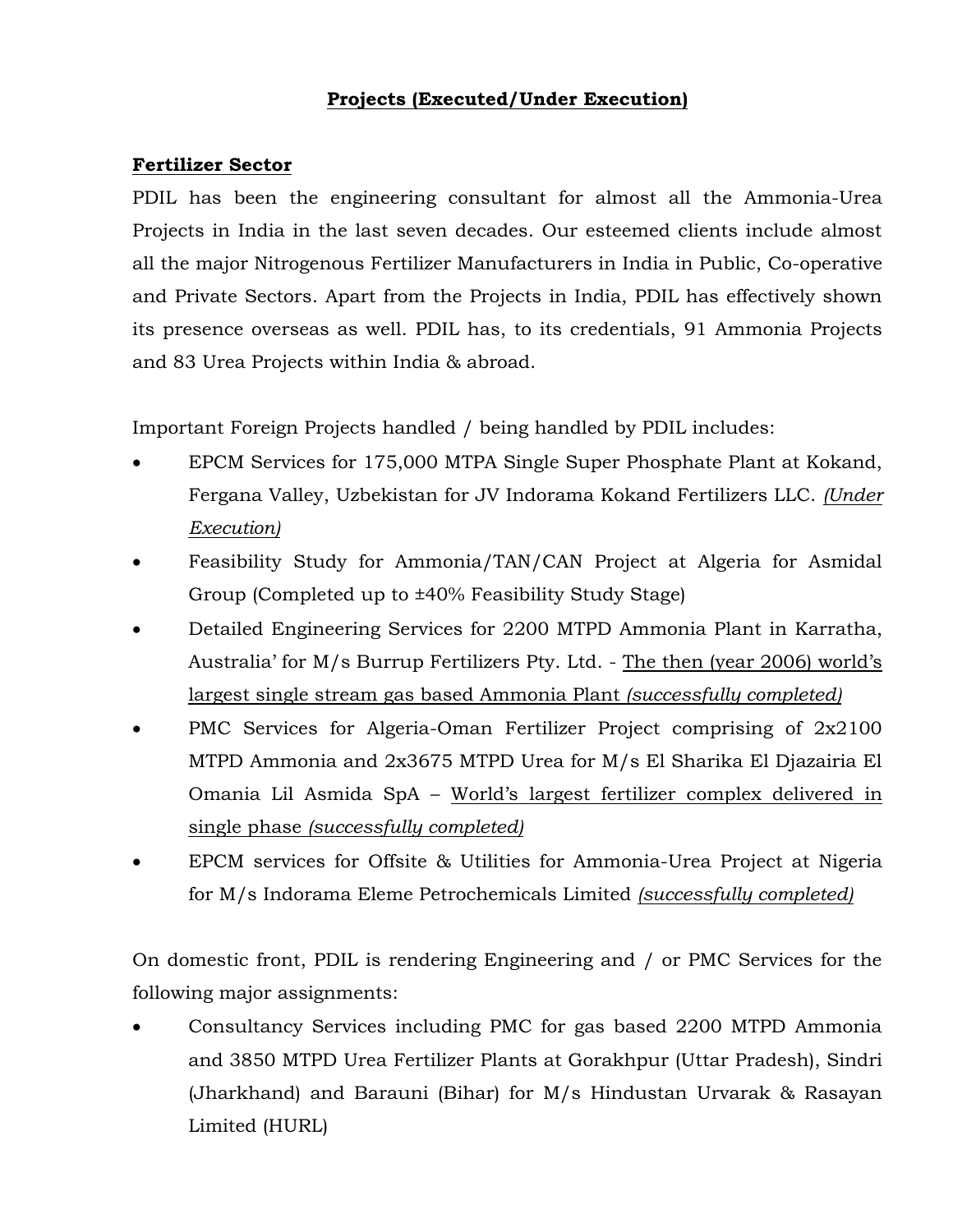- Consultancy Services (Preparation of DFR, Pre-Project activities and Selection of LSTK Contractors) for Coal Gasification based Ammonia Urea Fertilizer Project at Talcher for M/s Talcher Fertilizers Limited (TFL)
- Consultancy services for implementation of various schemes under ESP-II at NFL, Vijaipur
- Detailed Engineering services of Ammonia plant revamp of KRIBHCO, Surat
- Consultancy services for Ammonia-Urea Revamp Project for ZACL, Goa
- EPCM Services for Ammonia-V & Urea-V Revamp Project at RCF, Trombay
- PMC Services for Urea Revamp including installation of Natural Draft Prilling Towers at Panipat & Bathinda for NFL
- Energy Saving Projects at Panipat, Bathinda & Nangal for NFL
- GT-HRSG Project at Thal / Trombay and GT-PAC-HRSG Project at Thal for RCF

In the recent years, PDIL has completed Energy Saving Project (Phase-III) for Ammonia-Urea plants at IFFCO Aonla (I&II), Phulpur (I&II) & Kalol and; EPCM Services for 2200 MTPD Ammonia Plant based on Coal Bed Methane (CBM) and Urea Bagging & Handling System for Matix Fertilizers & Chemicals Ltd. - *World' first CBM based Ammonia Plant.*

# **Oil & Gas and Refinery Sector**

PDIL has served almost all the major Oil & Gas and Refinery Majors in India. The facilities engineered include LPG Import Terminals, POL Terminals/ Depots/ Storages, Crude/ Gas/ Petroleum Products Pipelines, Gas Gathering Stations, Mounded Storages for LPG, Atmospheric Cryogenic Storages for Petroleum Products, LPG Bottling Plants, City Gas Distribution Projects including CNG Stations, Skid Mounted/Relocatable Refinery. PDIL has also undertaken Consultancy Jobs for Refinery Units like Atmospheric Distillation /Hydrogen Generation / Sulphur Recovery / Nitrogen / Fluid Catalytic Cracking / Flue Gas Recovery / CCR-PSA/ Sour Water Stripping / Octamax / Crude Distillation and Crude Topping Units etc.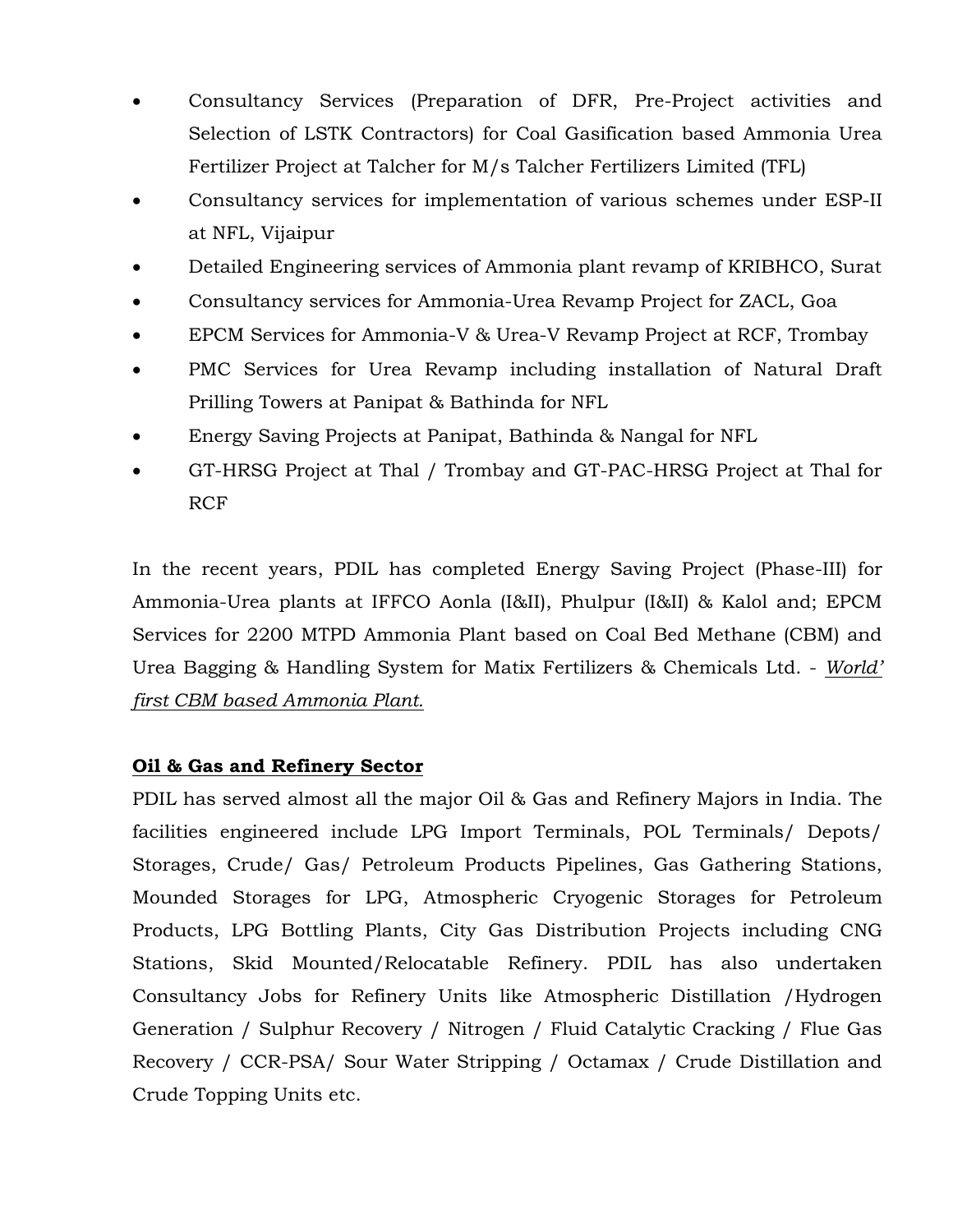The recently executed / being executed major assignments include consultancy services for Catalyst Plant at IOCL, Panipat Refinery, Transmix Separator Plant at IOCL-Jaipur, Conversion of Baitalpur Depot to TOP (Petroleum Storage Terminal) at Patna Baitalpur Pipeline at Baitalpur for IOCL, CCR PSA for HPCL-Visakh, LPG Bullets at ONGC-Hazira & Uran, Flue Gas Recovery Unit at HPCL-Visakh, OCTAMAX Project at IOCL-Mathura; Ennore Coastal POL Terminal of BPCL; Design & Engineering for various works at installations of Ankleswar asset and Crude Oil storage tanks at Gopavaram, Kesanapalli & Malleswaram for ONGC, EPMC Services for LPG mounded bullet at Guwahati Refinery, 4 POL storage terminals for IOCL, 8 LPG bottling plants of IOCL & 3 LPG bottling plants of HPCL, LPG Terminal of IOCL at Paradip & of Adani Group at Mundra, LPG Terminal augmentation at Kandla for IOCL, Revamp of Vizag & Vijaywada Terminal of IOCL, LPG Import Terminal at Haldia for Aegis Group and PMC for replacement of FEED/ effluent exchanger in Catalytic Reformer Unit of IOCL Bongaigaon. PDIL is also rendering consultancy services as LIE (Lender's Independent Engineer) to State Bank of India for few projects.

In the Financial Year 2018-19, PDIL has secured several orders in the Oil & Gas Sector; major ones being EPCM Services for LPG Import Terminal at Kandla from Aegis Group, Additional Tankage & Facilities at Ratlam Tap-off Point from IOCL and Engineering Consultancy Services at Jabalpur & Raipur LPG plant augmentation project from HPCL.

#### **Chemical Sector**

PDIL has undertaken consultancy services for many projects in Chemical Sector such as Methanol, Hydrogen, Methyl Amines, Sulphuric Acid, Phosphoric Acid, Nitric Acid, Sodium Nitrite/Nitrate, Ammonium Nitrate and Ammonium Bi-Carbonate. PDIL has provided Consultancy Services to M/s JIFCO for Phosphoric Acid Tank Farm & additional phosphoric acid concentration line at Jordan, GSU & GPU modification job for GAIL at Pata, Detailed Engineering Services to GSFC-Baroda for Methanol Plant, to RCF for Methanol Plant Revamp, Basic Design Engineering for Ammonium Sulphate Plant & Ammonia Liquor Treatment Plant of Rourkela Steel Plant at Rourkela for Shriram EPC.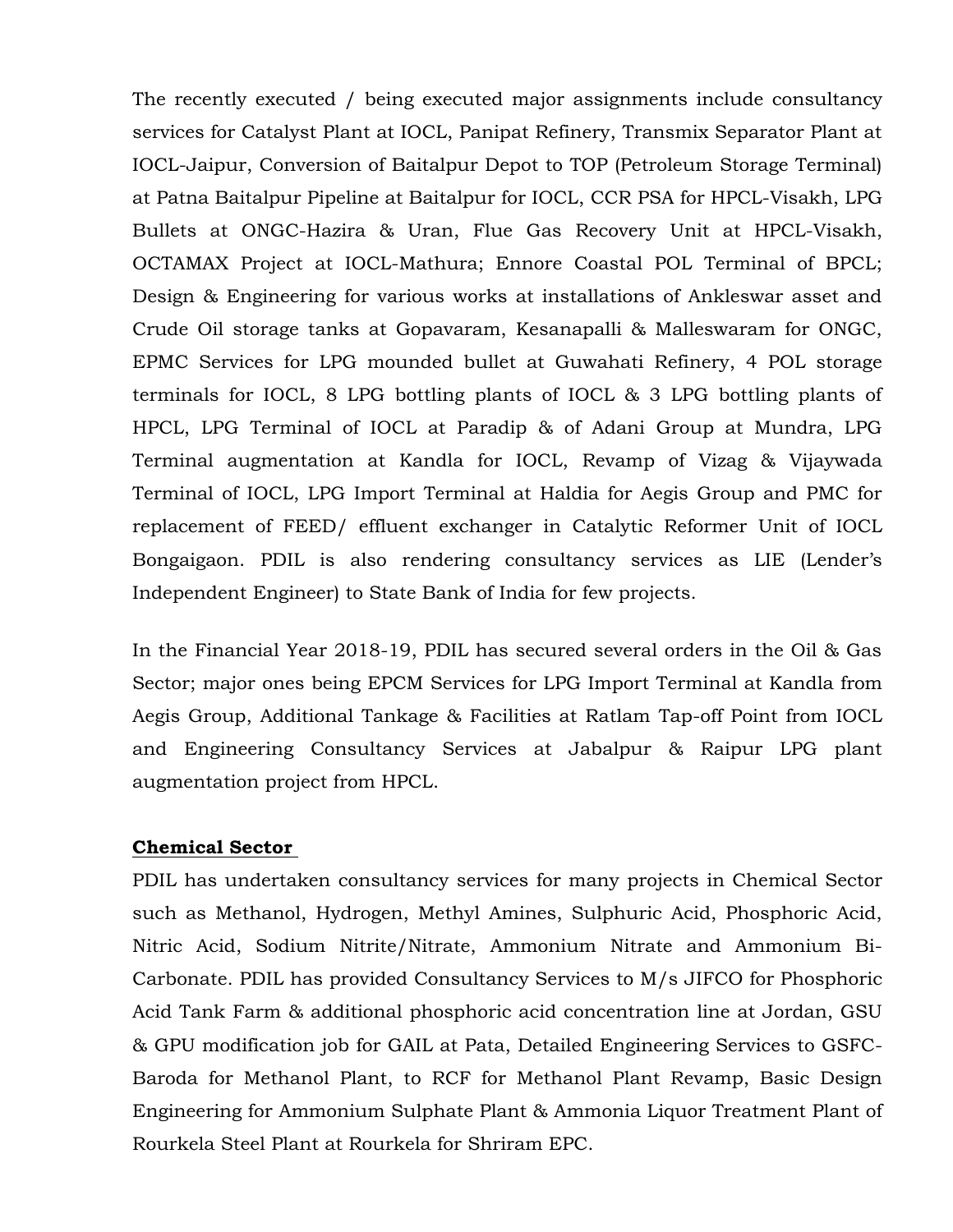#### **Civil Infrastructure Sector**

PDIL has established credentials in Civil Infrastructure Sector also and has provided PMC Services/ Review Consultancy Services for Housing project of the Ministry of Defense.

#### **Offsites and Utilities**

PDIL has executed many Offsites and Utilities packages on Turnkey / EPCM basis for a number of clients. These packages include DM Water Plants, Effluent Treatment Plants, Captive Power Plants, Material handling Plants, Atmospheric Ammonia Storage and Handling facilities. Assignment of Detailed Engineering services for Offsites/Utilities of an Expansion Project at Port Harcourt, Nigeria for M/s Indorama Eleme Petrochemicals Ltd, Nigeria has recently been completed. Presently, PDIL is providing EPCM Services to HURL for offsites / utilities for their proposed Ammonia-Urea plants at Gorakhpur, Sindri and Barauni.

# **Other Sectors**

In 2017, PDIL was awarded an assignment of providing Engineering Services Consultancy for Basic engineering and preparation of DBR and DPR for setting up A) Single stream & B) Twin Stream Hybrid Technology Based HWP for M/s Heavy Water Board, Mumbai. The assignment is presently under execution.

#### **Third Party Inspection & Non-Destructive Testing Services**

PDIL is a recognized Agency for Third Party Inspection & Quality Assurance Services. PDIL's Inspection Body is accredited by NABCB as per ISO/IEC 17020 : 2012. Award of accreditation by NABCB has strengthened the Inspection Body.

PDIL undertakes Third Party Inspection Services for many projects of prestigious organizations like Indian Oil Corporation Limited (IOCL), Bharat Petroleum Corporation Limited (BPCL), Bharat Oman Refineries Limited (BORL), Hindustan Petroleum Corporation Limited (HPCL), Bharat Heavy Electricals Limited (BHEL), Oil and Natural Gas Corporation Limited (ONGC), GAIL (India) Limited, Rashtriya Ispat Nigam Limited/Visakhapatnam Steel Plant (RINL/VSP), Neyveli Lignite Corporation Limited (NLCL), Chennai Petroleum Corporation Limited (CPCL),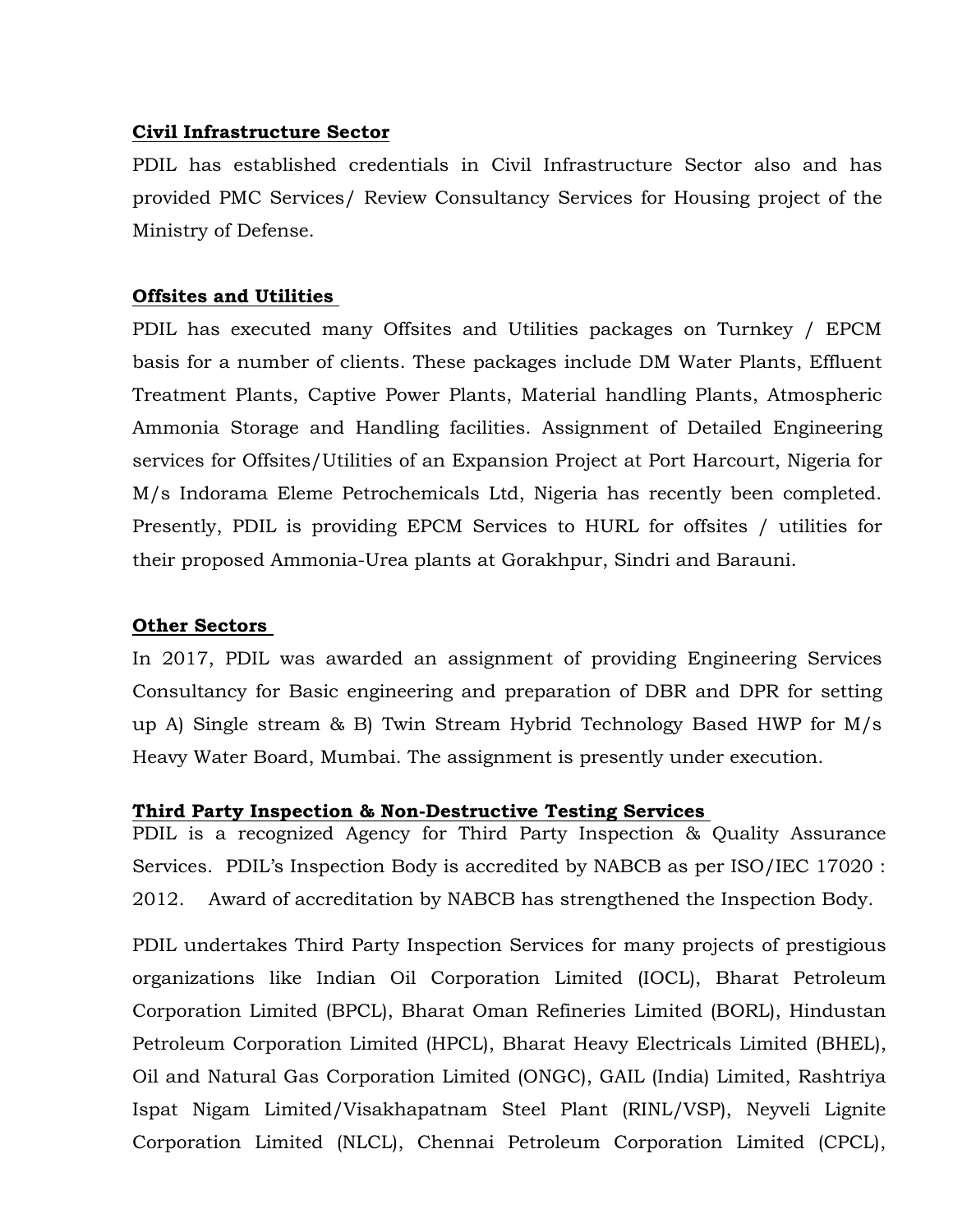Delhi Metro Rail Corporation Limited (DMRC), New Delhi Municipal Council (NDMC), Public Works Department (PWD), State PHEDs, State Water Bodies like Delhi Jal Board (DJB), Hyderabad Metropolitan Water Supply & Sewerage Board (HMWSSB), Chennai Metropolitan Water Supply & Sewerage Board (CMWSSB), Kerala Water Authority (KWA), Power Discoms/Utilities like Delhi Transco Limited (DTL), Power Grid Corporation of India Limited (PGCIL), South Bihar Power Distribution Company Limited (SBPDCL), Patna; North Bihar Power Distribution Company Limited (NBPDCL), Patna; Purvanchal Vidyut Vitran Nigam Limited (PuVVNL), Varanasi; Dakshinanchal Vidyut Vitran Nigam Limited (DVVNL), Agra; Odisha Power Transmission Corporation Limited (OPTCL), Bhubaneswar; Himachal Pradesh State Electricity Board Limited (HPSEBL), Shimla; Telangana State Southern Power Distribution Company Limited (TSSPDCL), Hyderabad; Jaipur Vidyut Vitran Nigam Limited (JVVNL), Jaipur; Ajmer Vidyut Vitran Nigam Limited (AVVNL), Ajmer; Infrastructure companies like Rajasthan Urban Infrastructure Finance & Development Corporation Limited (RUDSICO), Jaipur; Madhya Pradesh Urban Development Company Limited (MPUDC), Bhopal; etc.

PDIL also provide services for Shop & Field Inspection of Equipment & Machinery, Electricals, Instruments, Electrical Safety Audit of Oil & Gas Installations like LPG Bottling Plants, Oil Terminals, Oil Depots, Aviation Fuel Stations, Office Buildings, Residential Buildings for IOCL, BPCL , HPCL and Private builders. PDIL also render Inspection Services including Site Supervision Services for Terminal Automation System (TAS) of various Oil Terminals, Oil Depots and Retail Outlets of Oil Companies. Works/Capacity Assessment & Evaluation of Vendors are also undertaken.

PDIL also provide Non-Destructive Testing (NDT) Services, Statutory Inspection, Testing and Certification of Horton Spheres, Mounded LPG Bullets/Vessels, Health Assessment of Reformer Catalyst Tubes by Automatic Ultrasonic Scanning (AUS) for plants in various sectors like Fertilizer , Chemical, Refineries, Oil & Gas etc. PDIL also undertakes inspection & safety certification of storage tanks for petroleum products as well as ammonia. PDIL's NDT Services are approved by Peroleum & Explosives Safety Organisation (PESO), Nagpur, under SMPV(U) Rules 2016.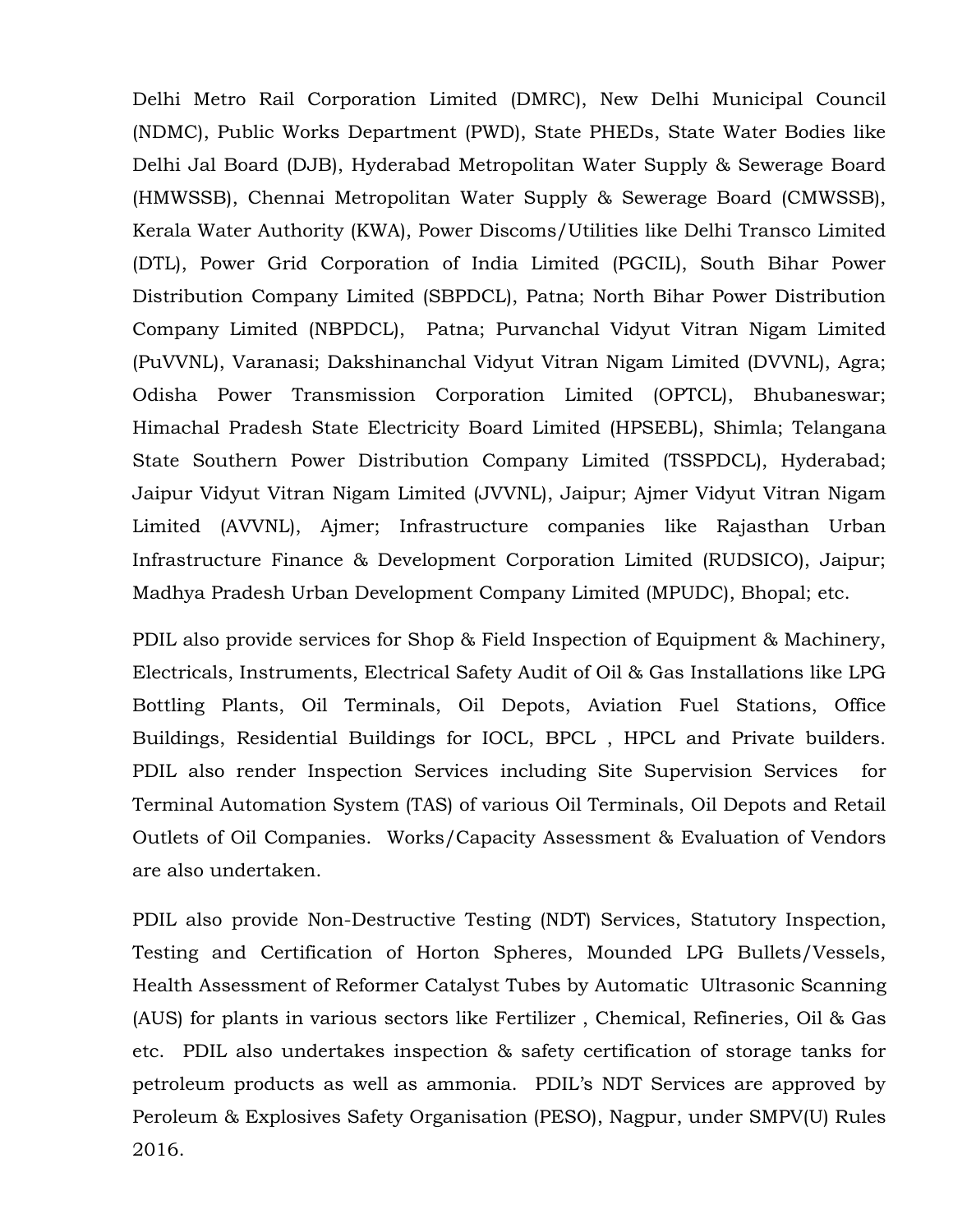#### **IT & other Infrastructure Facilities**

PDIL has two Design Engineering Centers situated at the prime locations in the country at NOIDA (NCR-New Delhi) & Vadodara (Gujarat). Apart from this, PDIL has its Inspection offices at Mumbai, Kolkata, Chennai & Hyderabad.

Both the design engineering centers are equipped with State-of-the-Art Computer and software facilities such as AutoCAD, Plant Design System (PDS), Smart Plant Electrical, Smart Plant Instrumentation, Smart Plant P&ID, Frame work plus, Smart Plant review, CAESAR II, PV Elite, Pipenet, STAAD Pro, Aspen Plus, Syner GEE Gas, ASD Pipe Router, ASD Pipe support optimizer, PHA-Pro, Safeti Micro, Conval, ETAP, Primavera, MS Project and a large no. of state of the art, work specific software for carrying out design engineering work. PDIL is a member of Heat Transfer Research INC., U.S.A. giving it the right to use Xchanger Suite of Software.

#### **ERP Project**

The Primary goal of SAP Project was to integrate PDIL's business processes and operations on a single platform. It was decided to roll out all the 8 modules of SAP across the Enterprise within 10 months from the Zero date and GO-LIVE & Roll out of all the modules across all the locations were done on 8.2.2011. The modules covered in SAP were HR, FICO, MM, DMS, PS, PM,QM, SD including BI. SAP Solution has provided a single platform for all the operations of the company which were previously executed and conducted in isolation. SAP solution has led to more effective interaction between the different sub-units of PDIL. It has led to faster approval of the various business processes that are conducted in PDIL.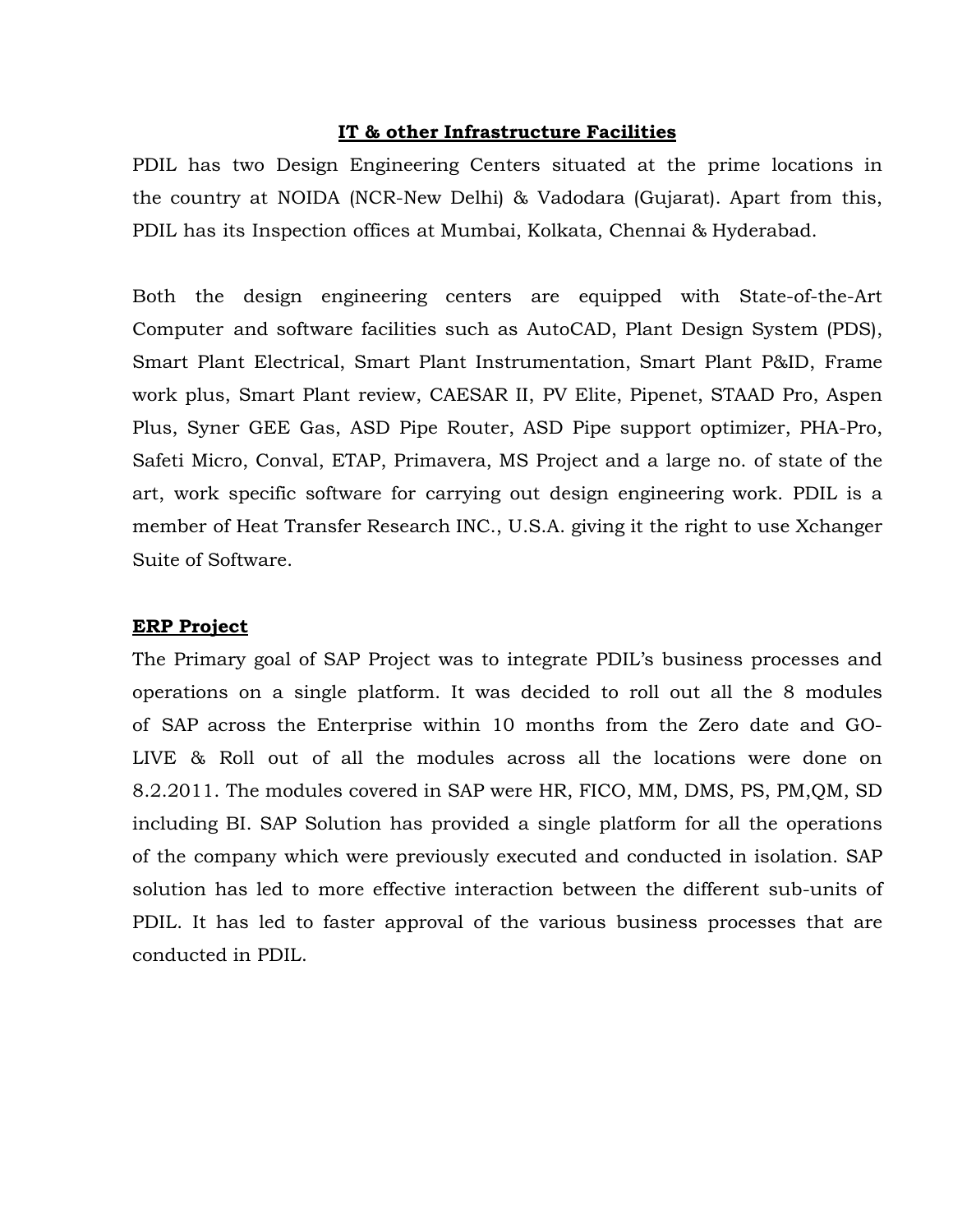#### **Human Resource**

PDIL has competent and experienced technical manpower. At present, PDIL has 324 employees of various disciplines such as Chemical Engineering, Mechanical Engineering, Civil & Structural Engineering, Electrical Engineering, Electronics Engineering, Computer Science & Information Technology, etc. from reputed Engineering Institutes. Engineer Trainees have recently been recruited. Based on job requirement, PDIL also hires manpower on Contract basis. PDIL has more than 1.1 Million Annual Man-Hours sufficient to execute a number of mega projects simultaneously.

#### **Awards**

PDIL has won prestigious MOU Excellence Award for the year 2007-08 under the category of "Turnaround CPSE". This award was conferred by Hon'ble Prime Minister of India Dr. Manmohan Singh on 15.10.09.

PDIL has again the privilege to win prestigious MOU Excellence Award for the year 2008-09 for top performing CPSE's. This award was conferred by Hon'ble Prime Minister of India Dr. Manmohan Singh on 15.12.2010.

| Particulars              | 2018-19 | 2017-18 | 2016-  | 2015-16   2014-15 |        | $ 2013-14$ |
|--------------------------|---------|---------|--------|-------------------|--------|------------|
| Income                   | 13150   | 7786    | 5774   | 7206              | 5755   | 7261       |
| Total expenditure        | 7928    | 7725    | 6769   | 7846              | 6803   | 7067       |
| Net Profit before Tax    | 3722    | 61      | (995)  | (640)             | (1048) | 194        |
| Income Tax               | 656     | (208)   | (63)   | 252               | (462)  | 62         |
| Profit after tax         | 3036    | 269     | (1058) | (892)             | (586)  | 132        |
| Net Worth                | 12312   | 11039   | 10770  | 11828             | 12942  | 13641      |
| Paid up equity share     | 1730    | 1730    | 1730   | 1730              | 1730   | 1730       |
| Earnings per share (Rs.) | 1755    | 155     | (612)  | (516)             | (339)  | 76         |

#### **Operating Results (2013-14 to 2018-19)**

#### **Rs. in Lakhs**

PDIL's Annual Reports can be seen at [https://pdilin.com/annual\\_report.php](https://pdilin.com/annual_report.php)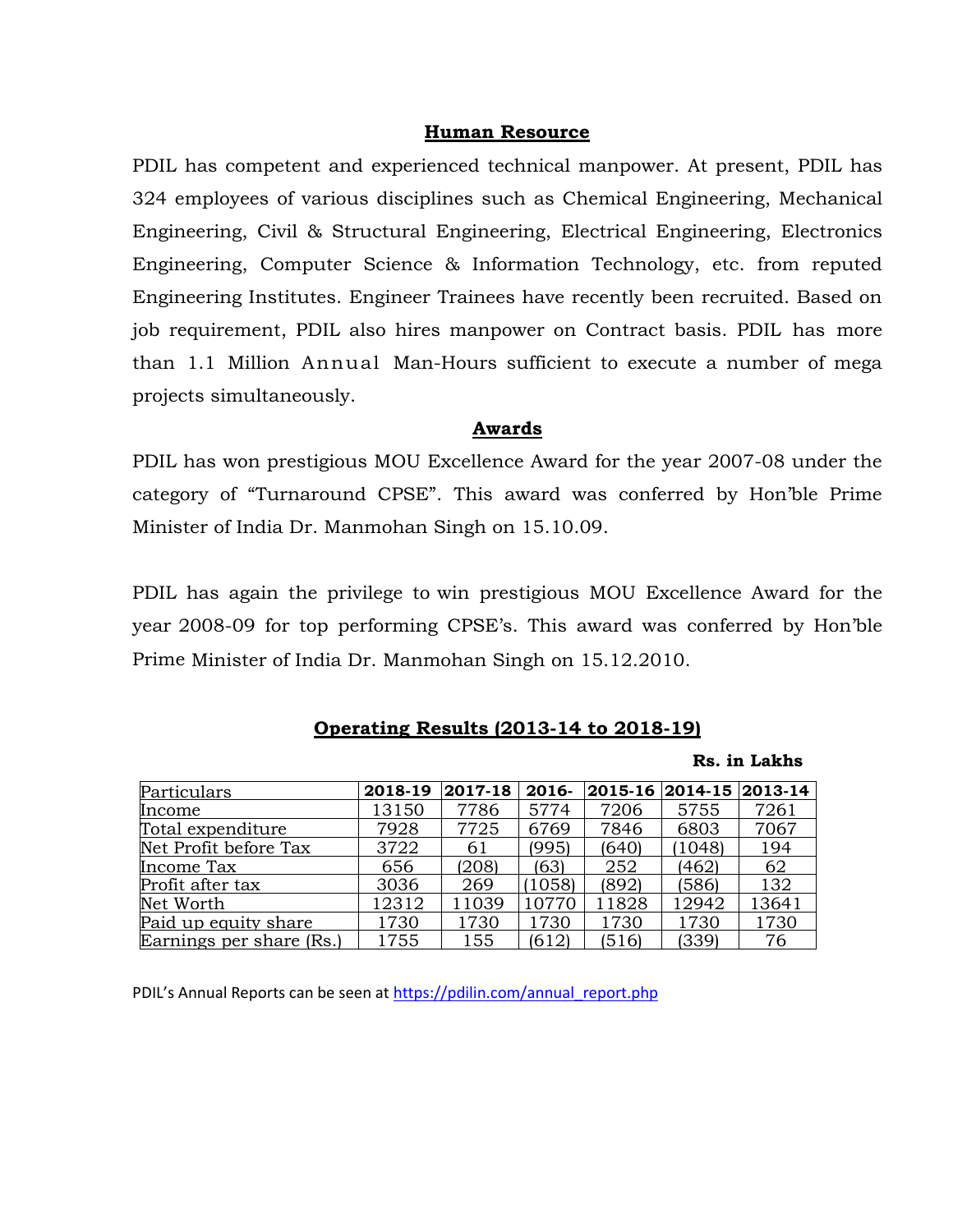# **II. Power and duties of officers of PDIL**

The power and duties of the officers of PDIL flow from the Delegation of Powers, Job description and Departmental manuals.

# **III. Procedure followed in decision making process and norms set by it for discharge of functions.**

- PDIL is a company managed by its Board of Directors, constituted under the Companies Act, consisting of Board of full time Directors, Govt. of India nominees Directors and Independent Directors.
- The day to day activities of PDIL are managed under the professional guidance of the Chairman & Managing Director & other Directors.
- Detailed execution of the job is being done under the leadership of the HOD of the respective Department / Unit Head.

# **IV. Various Rules, Regulations, Instruction Manuals and Guidelines**

- Corporate policy decision of the running the business of PDIL are taken by the Board of Directors in accordance with the changing scenario of the business.
- The day to day activities to be carried out are being decided by the respective unit head/ departmental head and are being executed in conformity with the corporate decision taken by PDIL in the meetings of its Board of Directors.

# **Delegation of Powers**:

The officers of the company at various levels discharge their functions  $\&$ responsibilities within the powers delegated to them by the under Delegation of Powers.

# **Policies and Guidelines:**

• PDIL is having well laid down policies and guidelines governing major activities of the company. Company has Quality Management System in place.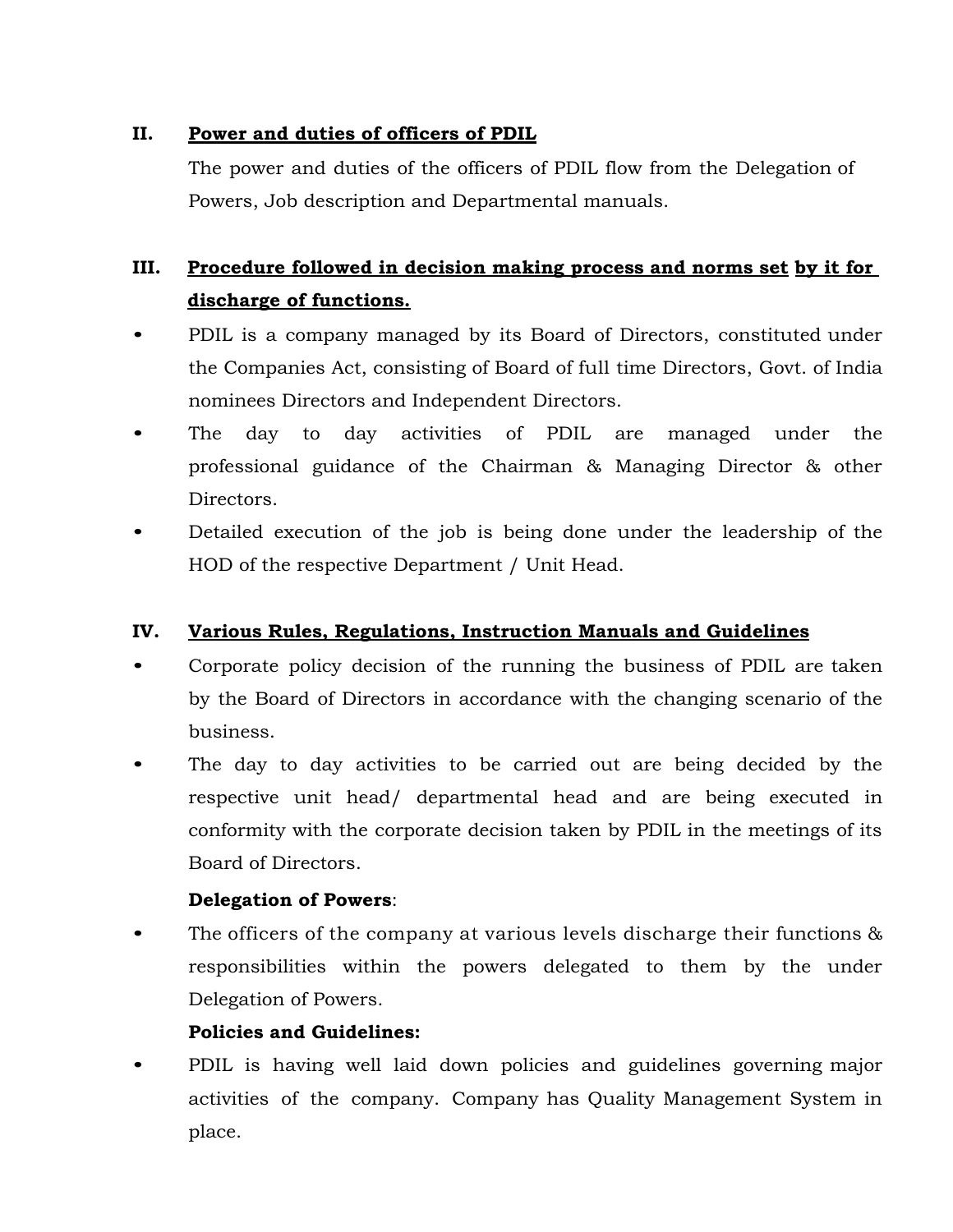# **Personnel Manual/ HR Policy Manual:**

• PDIL has HR Policy manual covering all important personnel activities. This manual ensures carrying of activities in a systematic and standardized manner.

### **Guidelines of Department of Public Enterprises**

- PDIL being a PSU follows the guidelines of Department of Public Enterprises and directions of Government of India issued from time to time. **Guidelines of Central Vigilance Commission**
- PDIL being a PSU follows the guidelines of Central Vigilance Commission (CVC)

### **V Statement of the documents that are kept by PDIL**

The company maintains various statutory documents, registers, books, manuals, agreements etc. for business operation of the Company, as required under various statutes, rules and regulations as well as for the smooth functioning of the Company. Few of such documents are confidential in nature. There are:

- ACRs of employees
- Minutes of Board meetings
- Minutes of Recruitment
- Notes pertaining to evaluation of candidates for recruitment till panel is valid.
- Business strategic plans

# **VI Particulars of any arrangement that exists for consultation with the members of the public in relation to formulation of PDIL's policies and implementation thereof.**

- PDIL being a consultancy organization serves a number of customers both in India and abroad, in connection with projects in various sectors.
- PDIL does not have any project of its own and does not have any forum for public consultation. However PDIL supports its customers, whenever required and appropriate, in their arrangements on the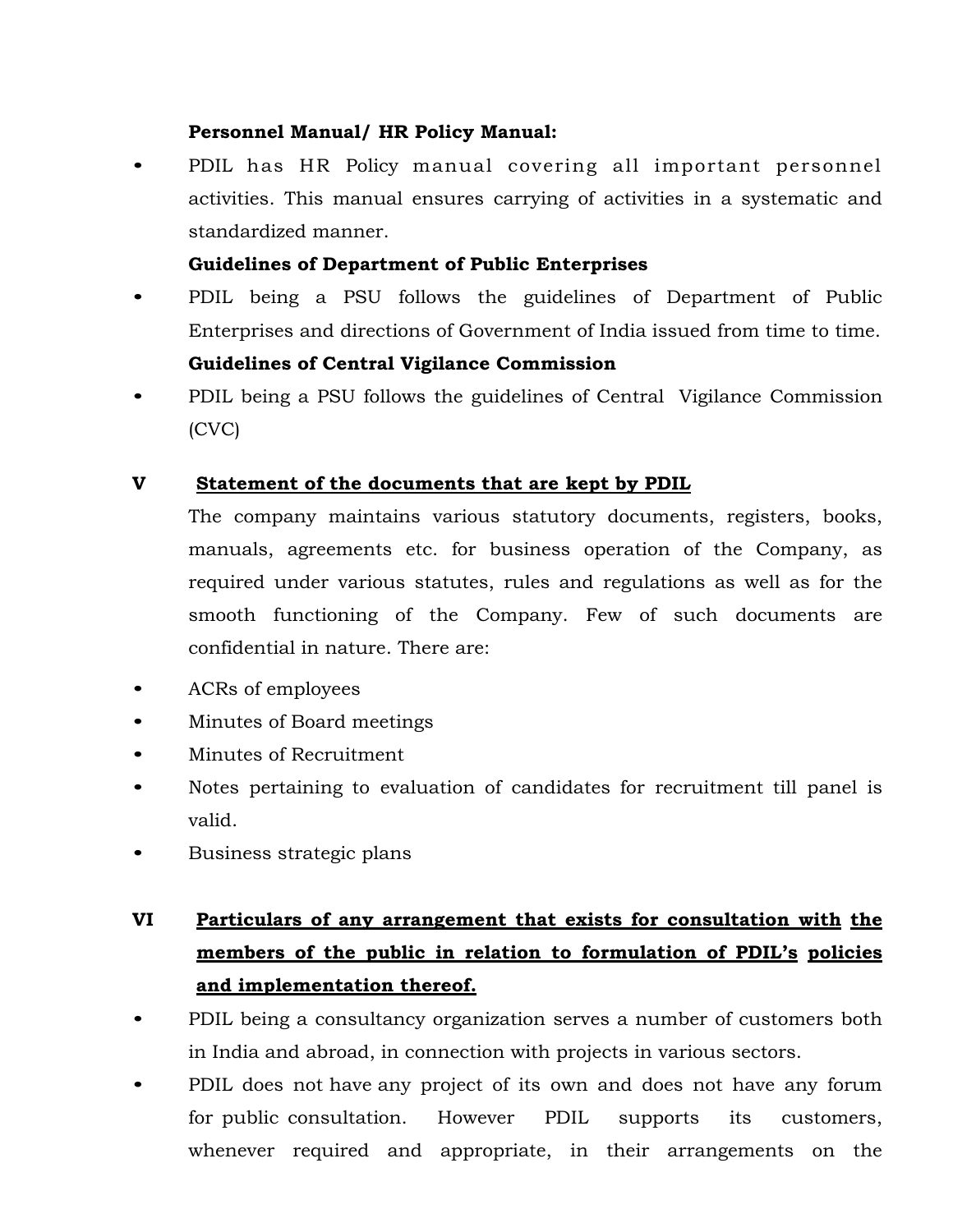matter.

# **VII Board of Directors & Committees**

Board of Directors is constituted following the provisions of the Companies Act, 1956 consisting of Govt. of India nominee Directors.

Besides, the company has the following standing committees:-

Employee Welfare Committee

Corporate Social Responsibility Committee

Departmental Promotion Committee constituted once in a year.

# **VIII Directory of Senior Officers of PDIL Noida**

At [https://pdilin.com/key\\_executives.php](https://pdilin.com/key_executives.php)

# **IX Remuneration of employees**

PDIL follows industrial D.A. Pattern of wages for its executives and workmen. The pay scale of executives is as follows:-

| Grade      | Pay scales    |
|------------|---------------|
| E0         | 12,600-32,500 |
| $\rm E1$   | 16,400-40,500 |
| $E-2$      | 20,600-46,500 |
| $E-3$      | 24,900-50,500 |
| $E-4$      | 29,100-54,500 |
| $E-5$      | 32,900-58,000 |
| $E-6$      | 36,600-62,000 |
| $E-7$      | 43,200-66,000 |
| E-8        | 51,300-73,000 |
| Director   | 65,000-75,000 |
| <b>CMD</b> | 75,000-90,000 |

Besides Basic Pay, employees are entitled to certain benefits like DA, HRA and fringe benefits

# **X Revised Estimated Capital Budget for the year 2019-20 :-** ` **644.49 Lakhs**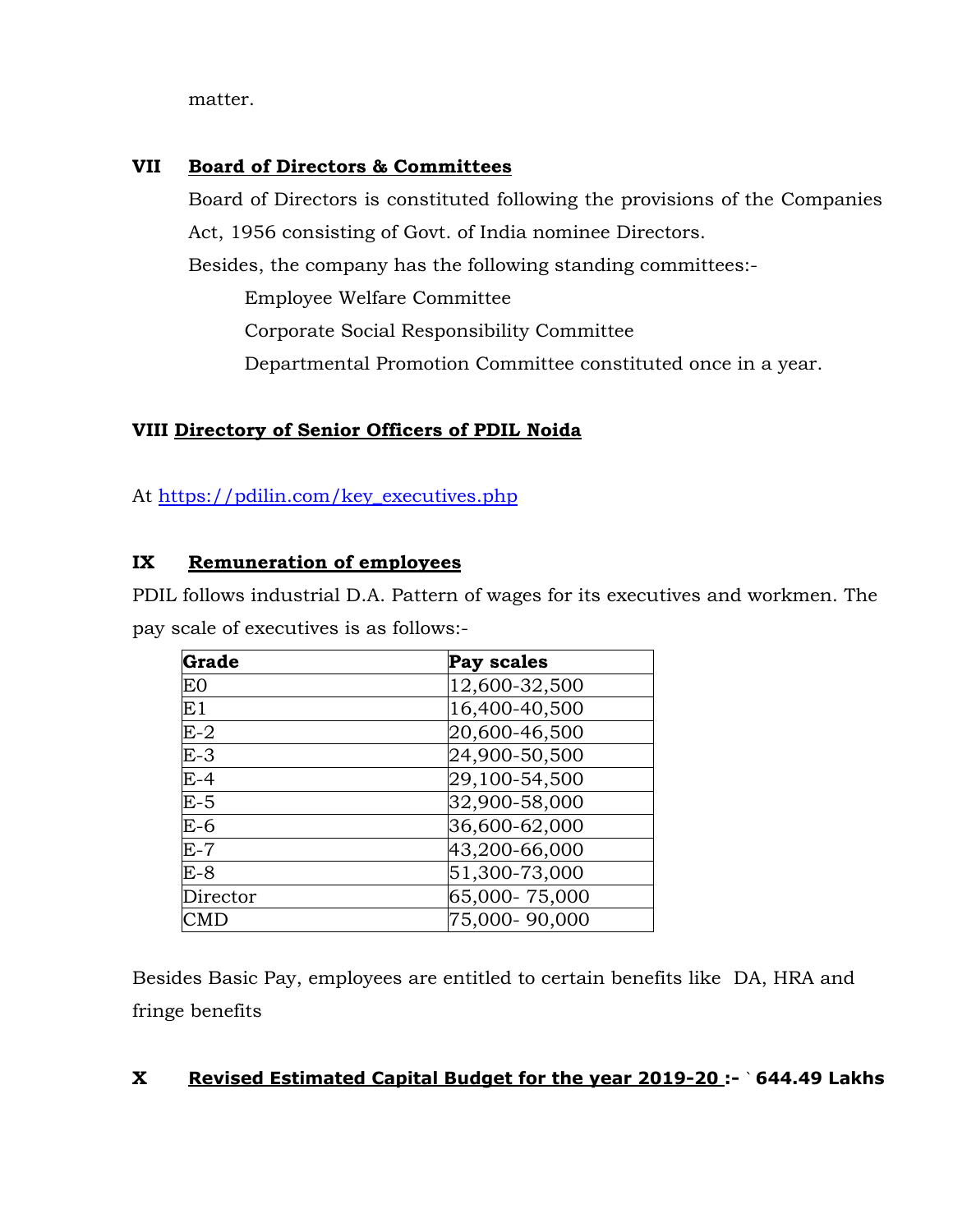# **XI Subsidy programme, details of beneficiaries of such programme and particulars of the recipients of concessions and permits.** NIL

# **XII Particulars of recipients of concessions, permits or authorizations granted**

Since no subsidy is given to the general public in carrying out its business activities as stated above, there are no recipients of concessions, permits or authorizations

# **XIII Details in respect of the information available to or held by it reduced in electronic form. The following information can be easily accessed on PDIL's website [www.pdilin.com u](http://www.pdilin.com/)nder headings.**

- About us
- Projects executed
- Products and services
- Our clientele
- Citizen Charter
- Financials
- Careers
- Contact us
- Right to Information Act

# **XIV Particulars of facilities available to citizen for obtaining information including the working hours of a library or reading room, if maintained for public use.**

Information regarding PDIL, its business, financials etc is available and accessible at PDIL's website. PDIL do not maintain any library or reading room for public use.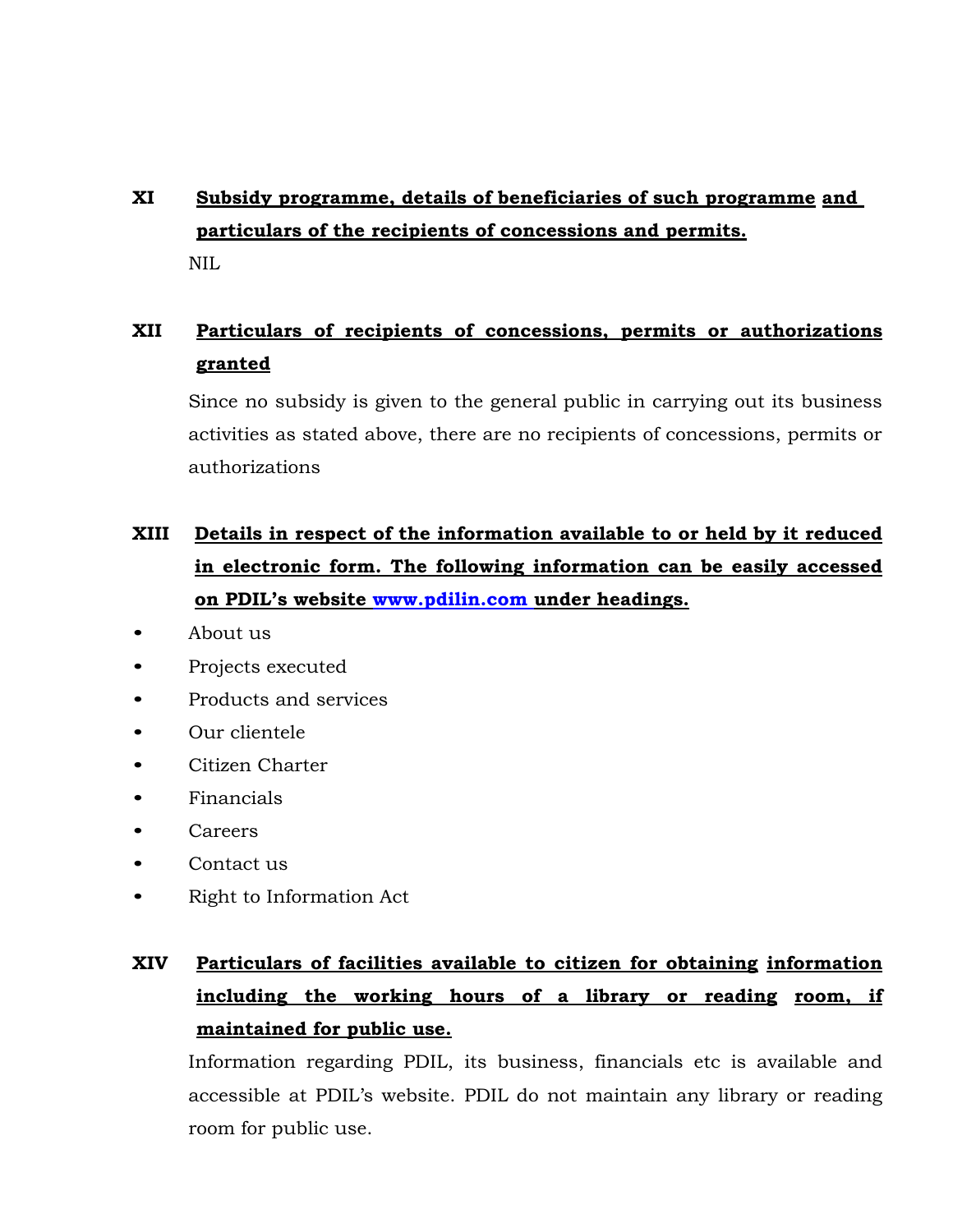# **xv) Name, Designation and other particulars of the Public Information Officer**

#### 1. **Public Information Officer**

Sudhir Birla Addl. General Manager & HOD (Corp. Planning) Projects & Development India Ltd PDIL Bhawan, A-14, Sector-1 Noida 201301 (UP) Tel . 0120-2529916 0120- 2529842, 843, 847 (EPABX), Extn. 201

#### 2. **Asstt Public Information Officers**

- (a) Shri M. Ramlingeswar Deputy General Manager (Personnel) Corporate HR Department Projects & Development India Ltd PDIL Bhawan, A-14, Sector-1, Noida 201301 (UP) 0120- 2529842, 843, 847 (EPABX), Extn. 419
- (b) Shri B.B. Nayak, Manager (P&A) Projects & Development India Ltd Qtr No.-FD-10, AT – Roharabandh, PO- Sindri Disst.- Dhanbad, State – Jharkhand- 828122 Phone No. - 08809122363
- (c) Shri G. Srikanth, Chief Manager (P&A), Projects & Development India Ltd Samta, Subhanpura Vadodara Gujarat -390023 Tel. 0265- 2388418/19/20 Extn. 129 Fax: 0265-2388399